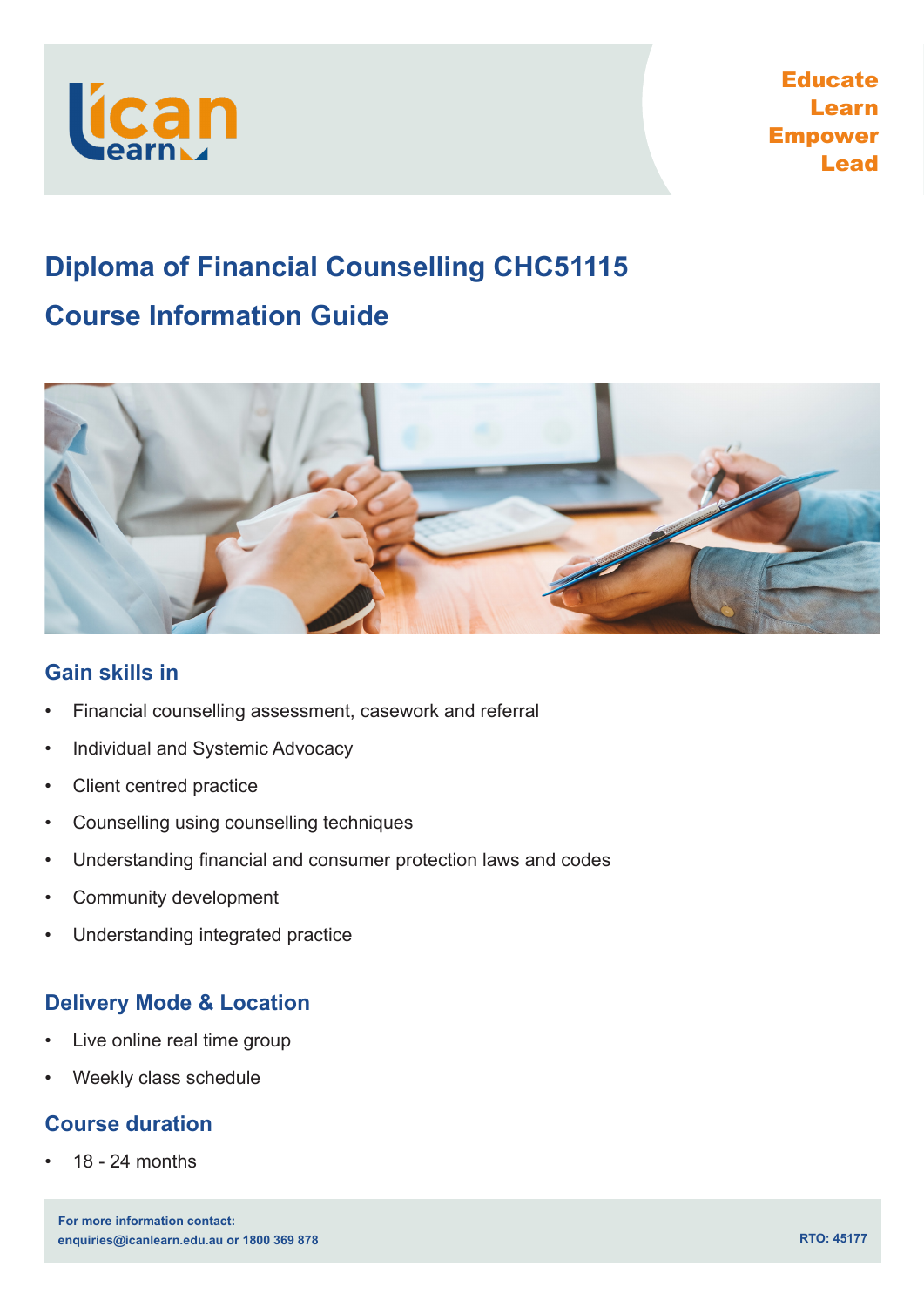

The Diploma of Financial Counselling CHC51115 reflects the role of financial counsellors working in a variety of agencies that meet the requirements for the Australian Securities and Investments Commission (ASIC) exemption from a Financial Services Licence under ASIC Corporations (Financial Counselling Agencies) Instrument 2017/792 or credit licence. Financial counsellors work across a variety of metropolitan, rural and remote settings.

This course is structured to give students specialist knowledge about legal remedies and options to manage debt and financial difficulty and develop advocacy skills to work in a model of social justice and client empowerment.

This qualification is NOT related to the work performed by financial planners, financial advisers or accountants, whose role is to provide clients with strategies to address investment and financial management options and require a financial services licence for their work under the National Consumer Credit Protection Act 2010 and the Corporations Act. This qualification is not required to undertake financial capability work.

Many people from marginalised socio-economic backgrounds are not afforded their financial rights as consumers and members of society. Your work in financial counselling will empower people for change and develop their capacity to be in charge of financial choices and share that knowledge with their families and communities. You will be an instrument for them to create new money stories in their lives.

Commitment to financial counselling education comes with significant responsibility; there is much to learn which requires commitment, hard work and fortitude. All ICAN Learn teachers are experienced financial counsellors and provide expert insight into financial counselling casework and the financial counselling and capability sector. ICAN Learn teachers provide study support throughout the course and facilitate a variety of ways to learn.

ICAN Learn's model is focused on a mentoring approach using financial counsellor experts. We expect the student to commit to the learning process and to communicate challenges that risk success, should these arise, so that we can assist you to jump those hurdles. We pride ourselves in assisting you to achieve success!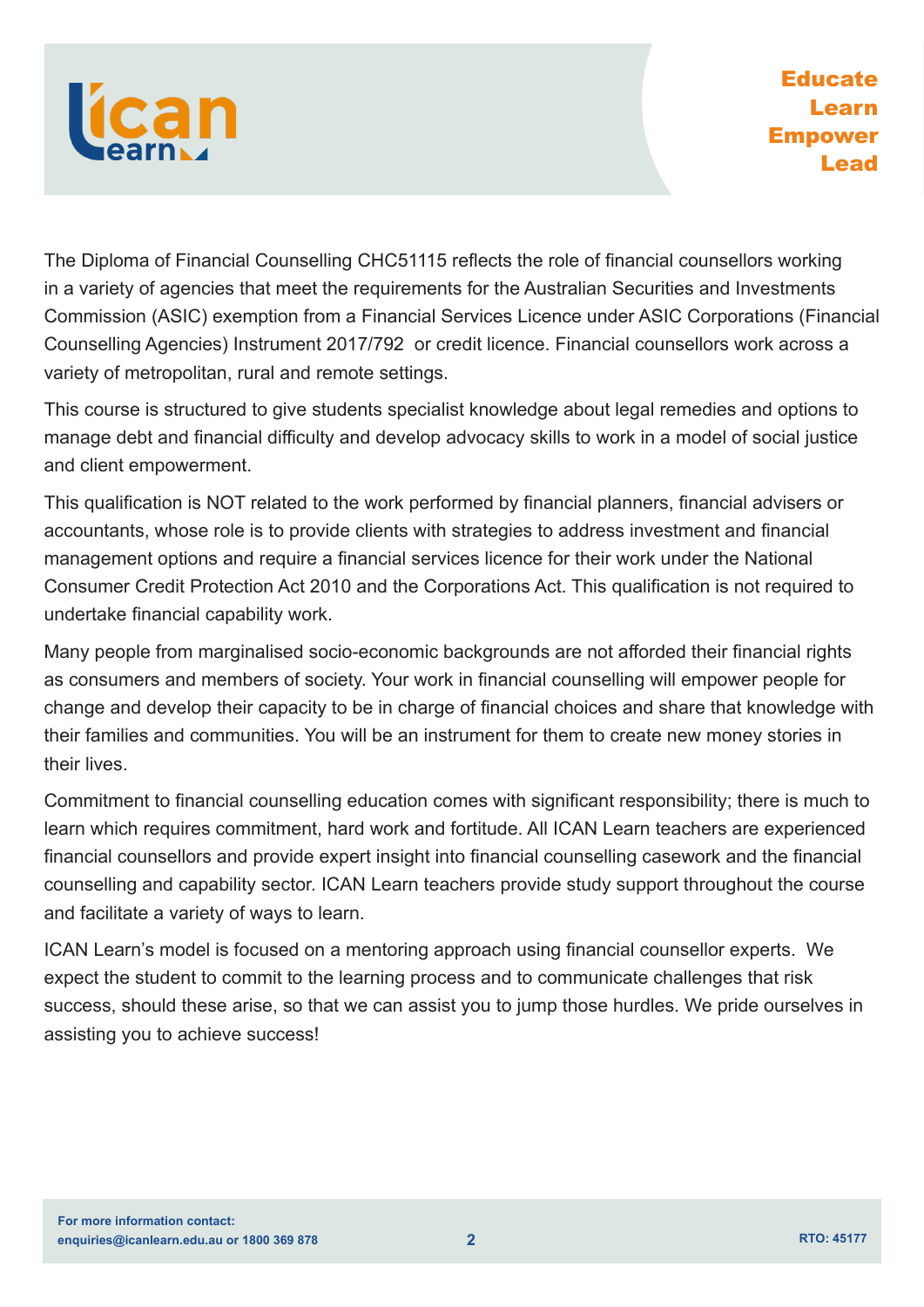

# **Why become a Financial Counsellor?**

Financial counselling is a great way to contribute to the wellbeing of others and make a real difference in a practical way.

Financial counsellors provide free, independent and confidential information, support, advocacy and referral to people in financial difficulty.

Financial counsellors provide services that are without conflict, and hence are not financial planners or advisers and work in organisations that are funded for this work and have an exemption from an Australian Financial Services License or a Credit License.

If you'd like to provide practical advice, support and advocacy for people in financial difficulty; and you're passionate about social justice and client rights, this job is for you!

# **Entry requirements**

This course is open to anyone living in Australia (residential status) and is not suitable for people living outside Australia, nor is it a qualification that you can use in any other country. It relates specifically to the Australian monetary and social support systems and associated regulation.

It is desirable that applicants demonstrate an interest and relevant experience in the social and community services field and that they have the appropriate maturity and interpersonal skills to work with a diverse range of people.

Applicants must demonstrate functional verbal and written English literacy skills equivalent to Year 12 level or beyond.

# **Skill development**

This course challenges you to develop excellence in:

- How to apply knowledge about laws and codes to inform financial counselling client assessment, casework and referral
- Individual and systemic advocacy
- Person centred and integrated ways of working
- Use of counselling models of practice to guide the client to make informed choices around debt resolution and ensuring that income sources are appropriate
- Sourcing additional supports for clients in hardship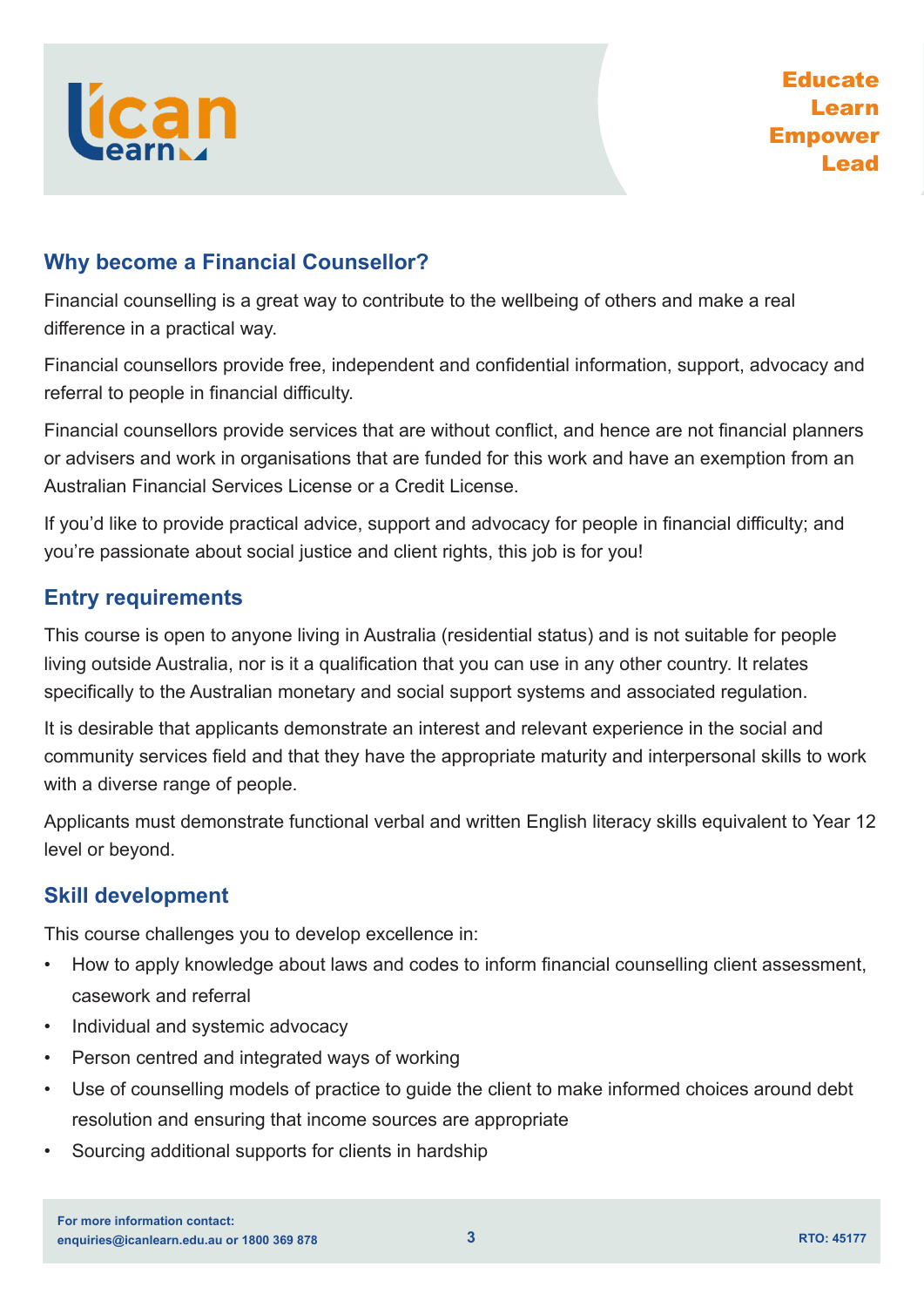# **Job opportunities**

At successful course completion you can apply to become a member of the financial counselling peak body in your state/ territory and be recognised as a practicing financial counsellor. Career advancement can be achieved through comprehensive professional development programs available in the Financial Counselling sector and through additional accredited education.

# **IT requirements**

To participate and engage in learning and assessment for this course, you must have computer skills and access to a laptop or desktop computer along with a stable internet connection. Your computer must have:

- Access to Microsoft Office (Word, Excel)
- Chrome or Firefox as browsers
- Video capacity (webcam)
- Audio capacity (with headset or suitable computer settings for computer sound)
- Stable internet connection

# **Our team**

# **Administration & management**

The Administration team handles all enquiries and student communication relating to enrolment and outcomes and assist students to problem solve and handle the process of assessment extensions, leave of absence and other requests.

To get in touch with a member of the administration team, email [administration@icanlearn.edu.au](mailto:administration%40icanlearn.edu.au?subject=) For enquiries outside of course enrolments, email [enquiries@icanlearn.edu.au](mailto:enquiries%40icanlearn.edu.au?subject=)

# **Teachers**

Teachers are the key contact for students once they are enrolled. The Teacher allocated to a course or unit within the course makes contact with all students as they commence and throughout the course, provide a professional learning environment, access to resources and are the touch point for the student if they have any problems.

The Diploma of Financial Counselling is delivered by qualified and experienced financial counsellors who meet the requirements to teach a vocational qualification. Our teachers maintain current membership with the financial counselling peak bodies to ensure currency in financial counselling practice.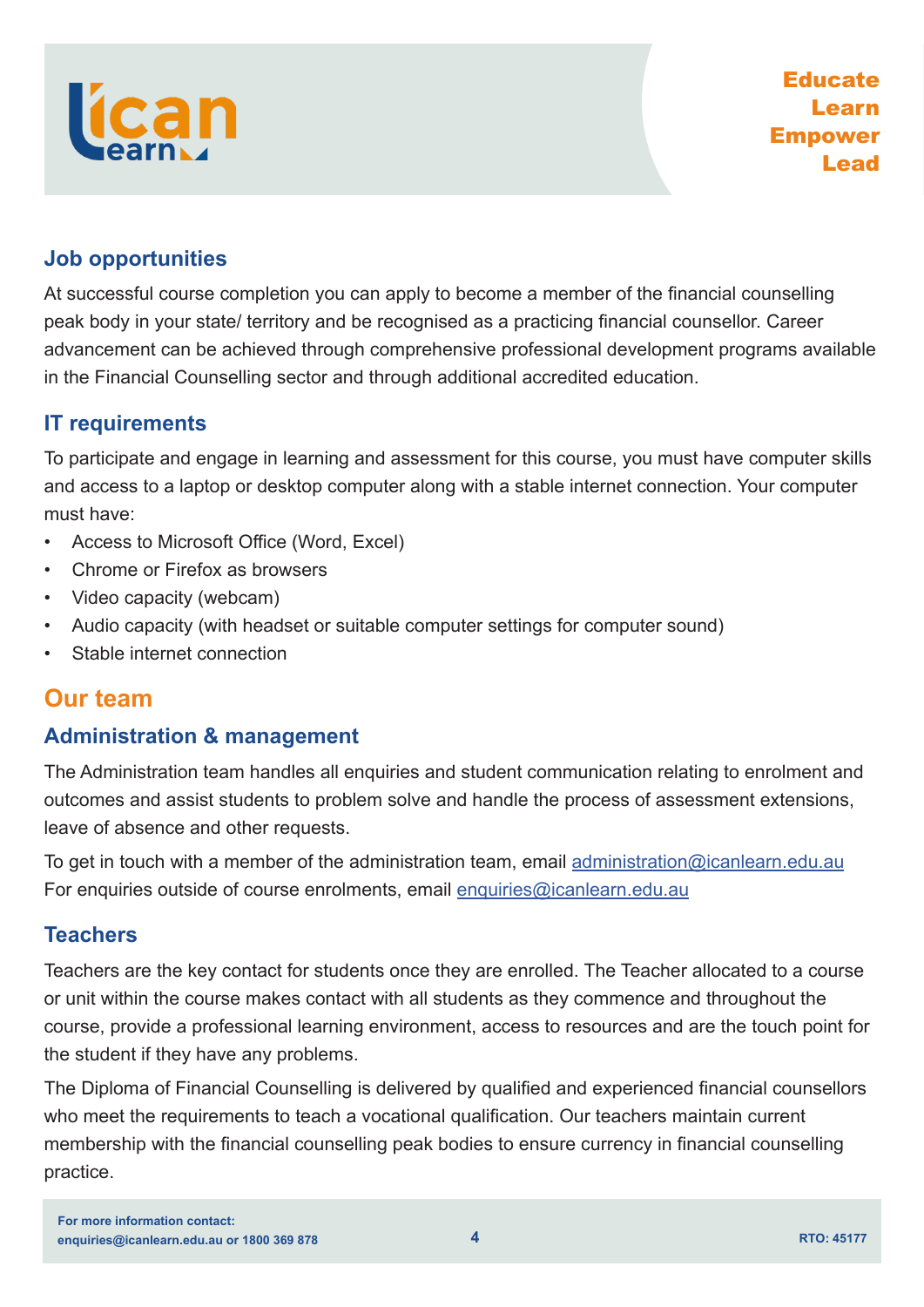# **The course**

The Diploma of Financial Counselling CHC51115 sits in the Community Services Training Package and is an Australian Qualifications Framework (AQF) level 5 Vocational Education Training course.

# **Competency based training**

Vocational Education is conducted in a competency based approach. This means that the student can work with the teachers and course coordinator to become competent. Competence refers to the consistent application of knowledge and skill to the standard of that profession in the workplace, in this case, Financial Counselling. A graduate of a competency based qualification is work-ready on course completion.

# **What is ACSF level 5?**

ACSF levels and the AQF levels criteria are an indication of the relative complexity and/or depth of achievement and the autonomy required to demonstrate that achievement. ACSF level 5 requires specific abilities that relate to the understanding and application of knowledge and skills in a particular profession / job-role.

Graduates at this level have specialised knowledge and skills for skilled/paraprofessional work and/or further learning.

# **Skills**

Graduates at this level have a broad range of cognitive, technical and communication skills to select and apply methods and technologies to:

- analyse information to complete a range of activities
- provide and transmit solutions to sometimes complex problems
- transmit information and skills to others

# **Application of knowledge and skills**

Graduates at this level apply knowledge and skills to demonstrate autonomy, judgement and defined responsibility in known or changing contexts and within broad but established parameters.

Application of knowledge and skills requires specific understanding and application of:

- appropriate communication [verbal and non-verbal expression and understanding]
- reading, writing, numeracy;
- problem solving,
- mental wellness and
- behavioural awareness.

**enquiries@icanlearn.edu.au or 1800 369 878 RTO: 45177 For more information contact:**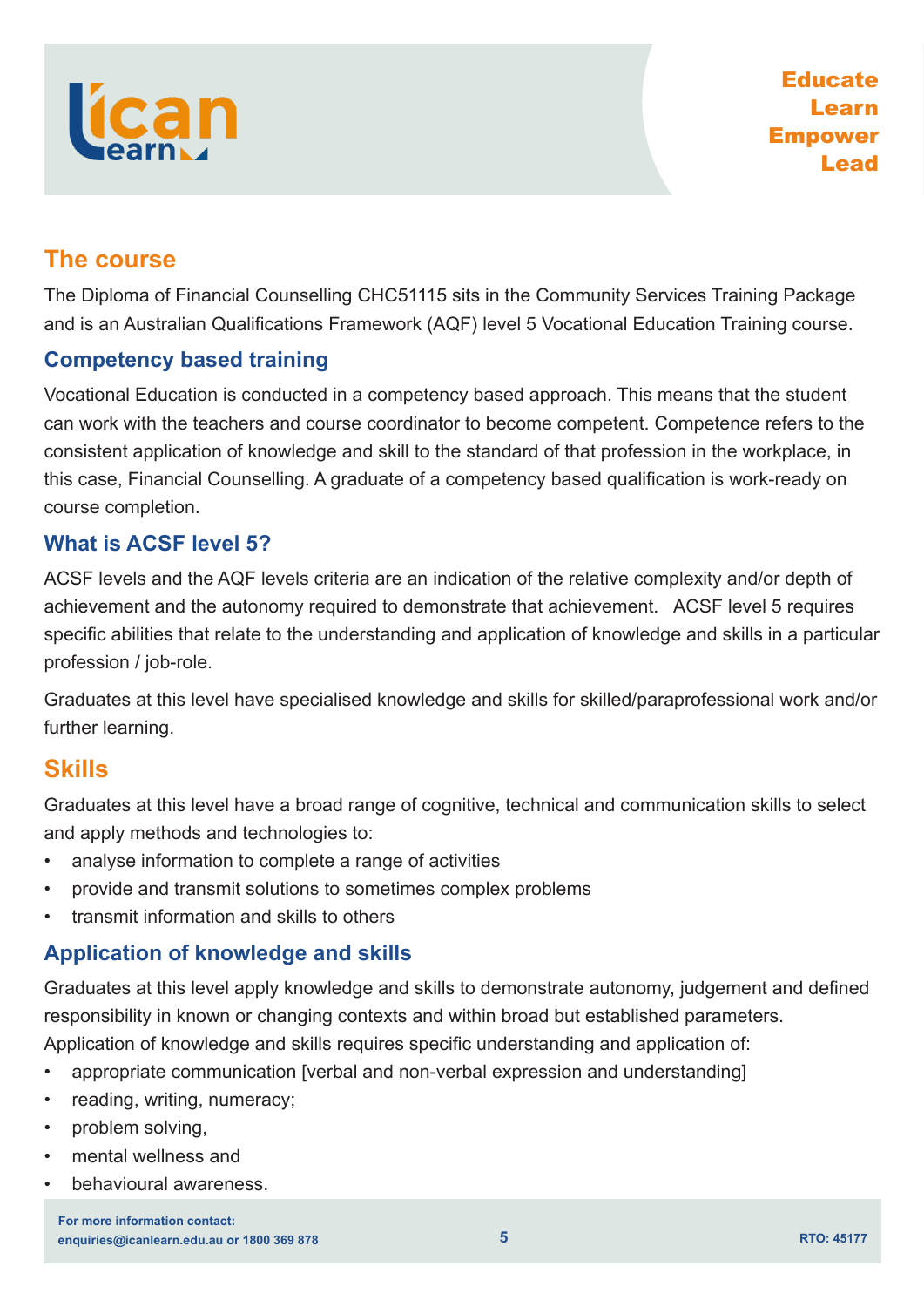# **Knowledge**

Graduates at ACF level 5 have technical and theoretical knowledge in a specific area or a broad field of work and learning.

# **Other vital skills**

# **Verbal and non-verbal expression and understanding**

Students must use, respond to and be aware of verbal and non-verbal communication throughout the course. These are skills used every day in financial counselling and allow the development of client relationships to ensure positive outcomes whilst maintaining dignity and unconditional positive regard.

Students selected for this course will demonstrate an awareness of non-verbal communication such as: eye contact, gestures, facial expression, speaking volume, tone of voice, proximity and verbal turn-taking. These skills are crucial when undertaking Learning in the Workplace activities.

# **Computer skills**

ICAN Learn uses a significant amount of computer technology [e.g. all assessment is on an online platform; the student is required to access and interact with this and other technology]. Students are expected to be able to use a computer and associated software for their studies to engage in learning, classroom attendance and assessment. This is not limited to the skills below- which relate to reading, writing and comprehension, but also to skills that include computer processes such as upload, download and use of Word and Excel functions.

# **Reading**

Students are required to read and understand a range of written material in differing forms from a variety of sources such as: on screen material, screen-based, image-based and sign/symbol-based texts. The ability to read, understand and interpret written information is fundamental for the delivery of client support and services.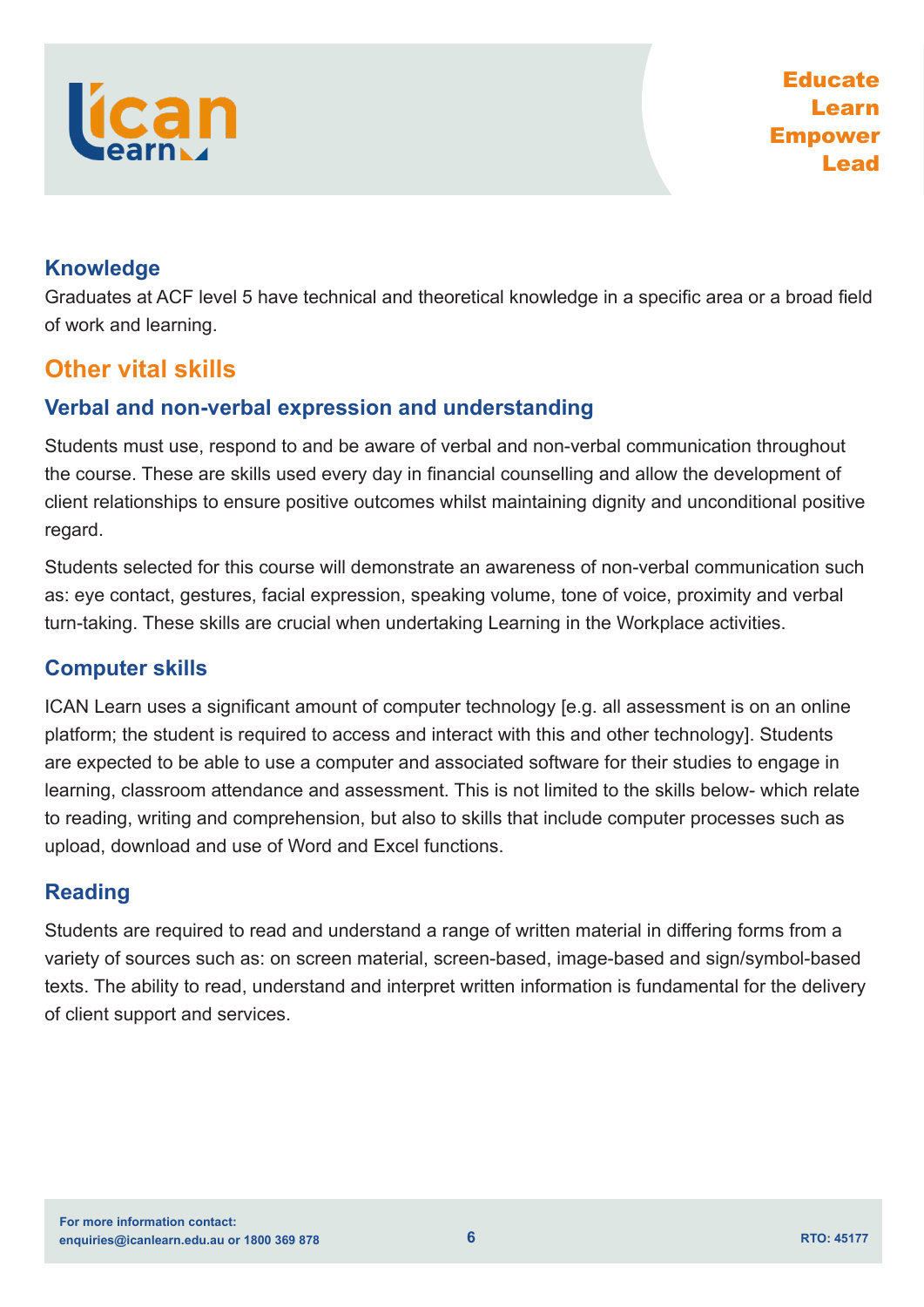

# **Writing**

Proficiency in written English is paramount. [This refers not to the physical act of writing but rather to the written content].

The course requires students to engage with complex information and concepts and produce logical, professional written communication appropriate to both classroom-based learning and assessment activities and learning in the workplace tasks. This includes writing reports, answering questions, interpreting information and writing client notes.

# **Numeracy**

The student must be able to correctly analyse, accurately apply and interpret numerical data for classroom based assessment and Learning in the Workplace tasks which lead to the ability to prepare financial statements and related documentation as part of client advocacy.

# **Concentration, memory and problem solving skills**

The student must be able to retain information from classroom based learning and apply this to assessment tasks. Concentration is required consistently throughout classroom, assessment and Learning in the Workplace based activities.

# **Mental wellness**

Mental wellness is vital for successful completion of this course. This refers to the student being in a state of well-being where they can realise their own abilities or potential, can cope with the normal stresses of life and can work productively and fruitfully. It means that the student can moderate their own behaviour.

Mental wellness is crucial to be able to deal with challenging concepts in classroom based learning, work with peers and teachers, and reflect on challenging concepts to develop professional capacity. In the workplace the student may experience difficult situations with clients, requiring resilience, alertness and an ability to remain focused.

If a student has periods of being mentally unwell, they are required to self-identify and seek assistance from ICAN Learn staff to prevent impact on studies and workplace-based client **interactions**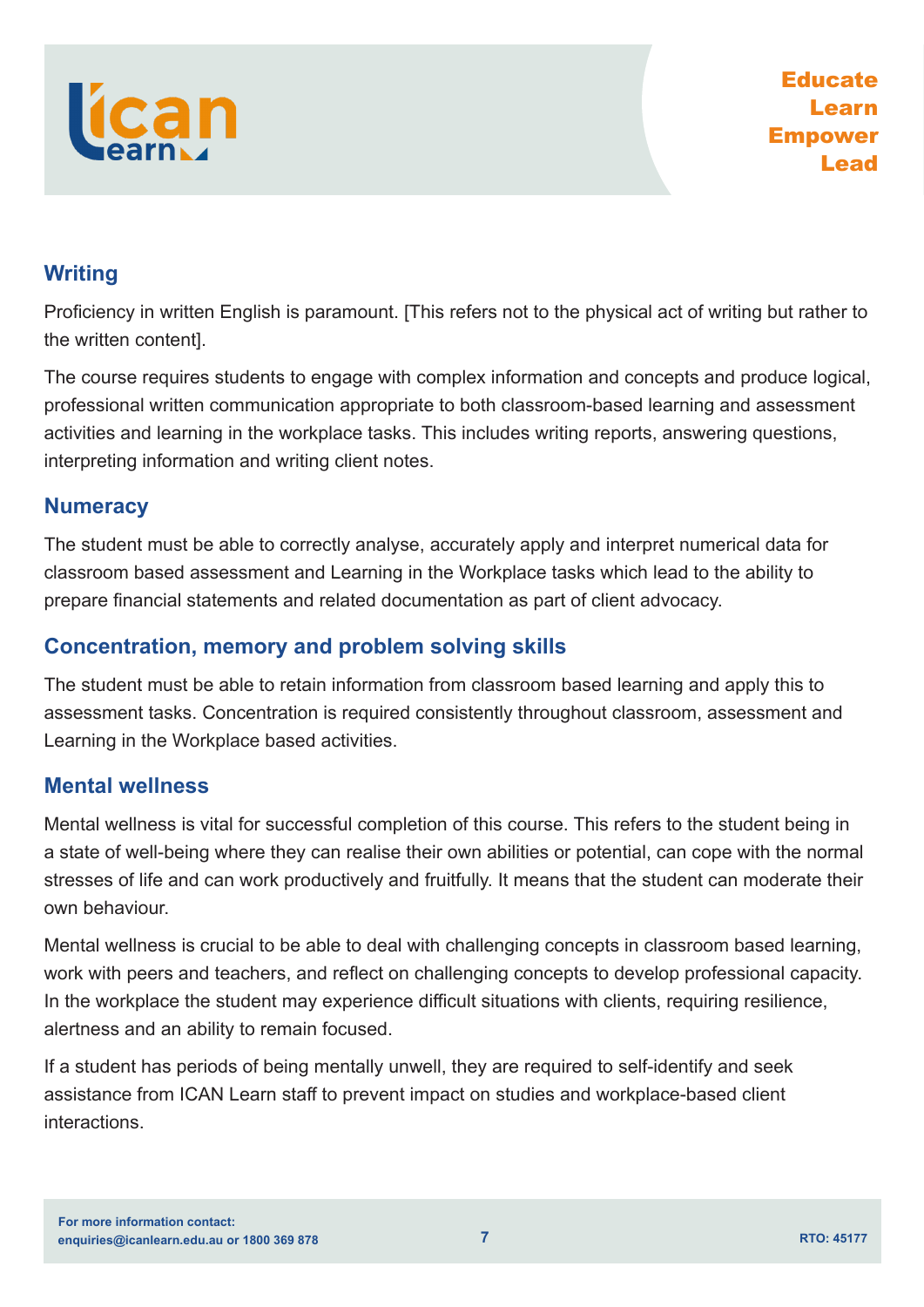# lícan

# **Course structure**

The Diploma of Financial Counselling CHC51115 is a competency based Vocational Education course that has 17 units. 14 of those are core units and 3 are electives chosen by ICAN Learn. The Diploma of Financial Counselling CHC51115 is part of the VET Community Services Training Package.

Full Qualification information can be found on <https://training.gov.au/Training/Details/CHC51115>

|  |  | <b>Units of study</b> |
|--|--|-----------------------|
|--|--|-----------------------|

| <b>Core Units</b>     | <b>Unit Title</b>                                                                               |
|-----------------------|-------------------------------------------------------------------------------------------------|
| CHCADV001             | Facilitate the rights and interests of the client                                               |
| CHCDIV001             | Work with diverse people                                                                        |
| CHCFIN001             | Facilitate the financial counselling process                                                    |
| CHCFIN002             | Identify and apply technical information to assist the client with financial<br><b>issues</b>   |
| CHCFIN003             | Develop and use financial counselling tools and techniques                                      |
| CHCCCS019             | Recognise and respond to crisis situations                                                      |
| CHCLEG002             | Interpret and use legal information                                                             |
| CHCCDE002             | Develop and implement community programs                                                        |
| CHCADV005             | Provide systems advocacy                                                                        |
| CHCCSL001             | Establish and confirm the counselling relationship                                              |
| CHCCSL002             | Establish specialist interpersonal and counselling interview skills                             |
| CHCCSL003             | Facilitate the counselling relationship and process                                             |
| CHCCSL007             | Support counselling clients in decision making processes                                        |
| CHCPRP003             | Reflect on and improve own professional practice                                                |
| <b>Elective Units</b> | <b>Unit Title</b>                                                                               |
| CHCMHS005             | Provide services to people with co-existing mental health and alcohol and<br>other drugs issues |
| CHCCSM005             | Develop, facilitate and review all aspects of case management                                   |
| CHCSOH001             | Work with people experiencing or at risk of homelessness                                        |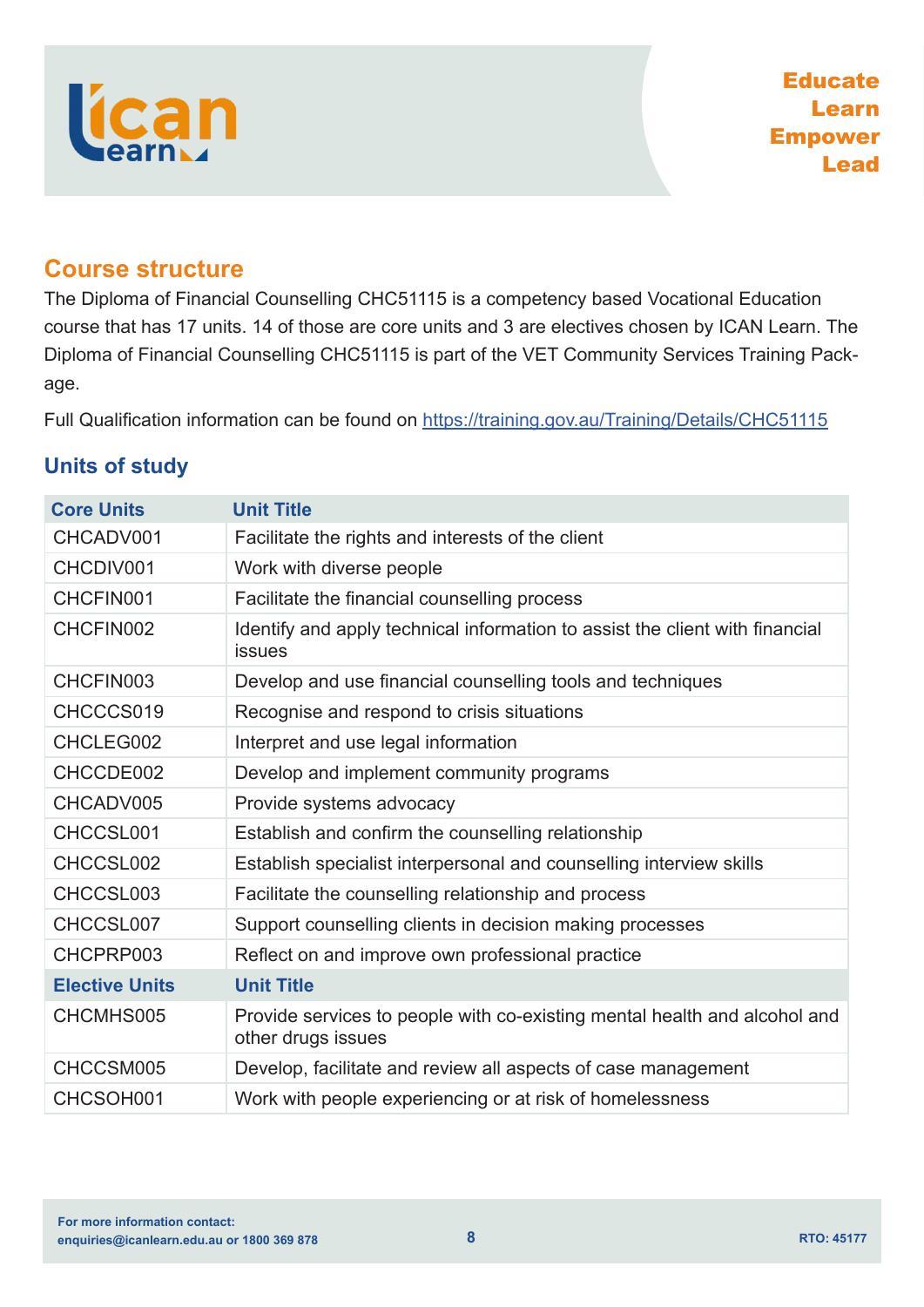

# **Attendance and study commitment**

The Diploma of Financial counselling is course that requires significant application. Students must be able to put aside at least 8 - 10 hours per week of personal study time and be prepared to attend a weekly 6 hour class for 18 months. Attendance at classes according to the timetable is a requirement.

# **Learning in the Workplace**

Students are required to complete 220 hours of Learning in the Workplace. This is undertaken in the context of working within an approved financial counselling agency under direct supervision of a qualified financial counsellor.

ICAN Learn assists students to find and secure Learning in the Workplace opportunities ensuring that graduates are work ready. Learning in the workplace can be flexible and is designed to fit in with individual and organisational needs.

There are three units that require 220 hours of learning in the workplace before they can be completed:

- CHCFIN001 Facilitate the financial counselling process
- CHCFIN002 Identify and apply technical information to assist the client with financial issues
- CHCFIN003 Develop and use financial counselling tools and techniques

# **Skills recognition**

Once you are an enrolled student, you are able to apply for recognition of skills that you may have gained from previous studies or work experience. Skills recognition is a time limited process which requires the student to complete the Skills Recognition Application and Self-Assessment kit. Information about skills recognition can be obtained from the ICAN Learn website or by emailing [adminstration@icanlearn.edu.au](mailto:adminstration%40icanlearn.edu.au?subject=).

Evidence provided must be genuine and any qualifications presented for skills recognition must be verified. Units that are approved for Skills Recognition attract a fee as per fee schedule unless the student has achieved exactly the same unit [same code] in another qualification and this qualification verified and presented at application; this is called Credit Transfer and is granted at no cost to the student.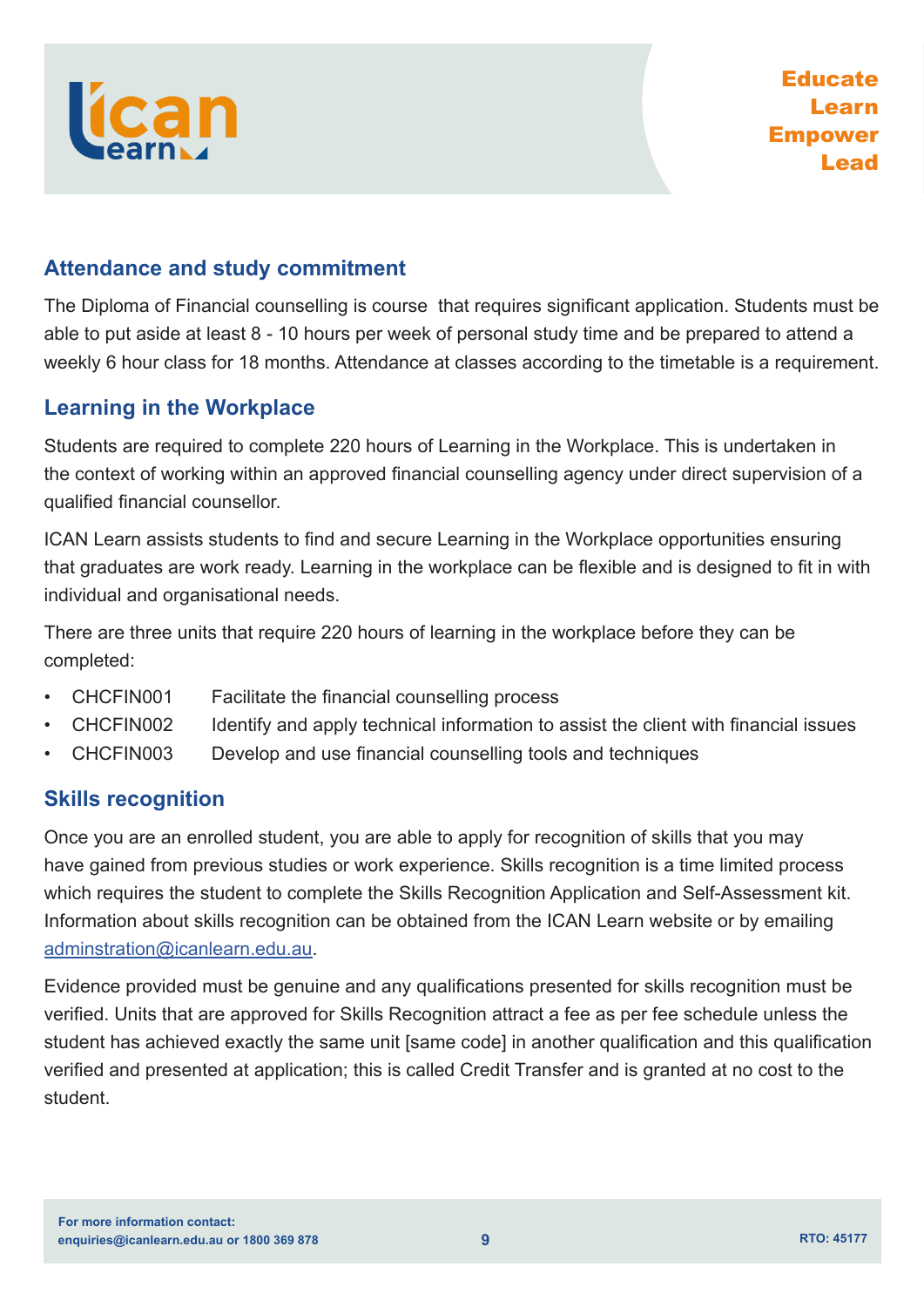# **Course resources**

Students are given access to all learning, reading and assessment resources through ICAN Learn electronic platforms. Students are not required to purchase books and any other resources are available via teachers and free online opportunities.

| <b>Resource</b>                  | <b>Description</b>                                                                                                                                                                                                                    |
|----------------------------------|---------------------------------------------------------------------------------------------------------------------------------------------------------------------------------------------------------------------------------------|
| Language, Literacy<br>& Numeracy | Students are given access to an electronic approved platform for<br>the required Language Literacy and Numeracy test.<br>The LLN forms part of ICAN Learn's assessment of academic<br>suitability                                     |
| Catapult e-learning              | This is a fully electronic portal that hosts all learning and<br>assessment materials. Students are given access to this portal<br>when enrolled;<br>Individual student communication relating to assessment progress<br>and outcomes |
| E-lecta portal                   | Additional reading, session Power Points and resources for<br>development<br>Student group communication – general messaging and notices                                                                                              |

# **Fees and payments**

ICAN Learn charges fees for the Diploma of Financial Counselling using a unit by unit approach. Students are sent an invoicing schedule on enrolment so that they know when invoices will be sent. All information about fees and charges is on the ICAN Learn website.

Students who suffer financial difficulty are encouraged to contact the finance department by emailing [accounts@ican.org.au](mailto:accounts%40ican.org.au?subject=) to discuss payment options. Failure to pay or negotiate a suitable arrangement can result in course withdrawal.

ICAN Learn has policies and procedures that govern enrolment and associated financial management. Refunds are issued as per the refund policy.

Important policies are found on the ICAN Learn website <https://icanlearn.edu.au/policy/students/>